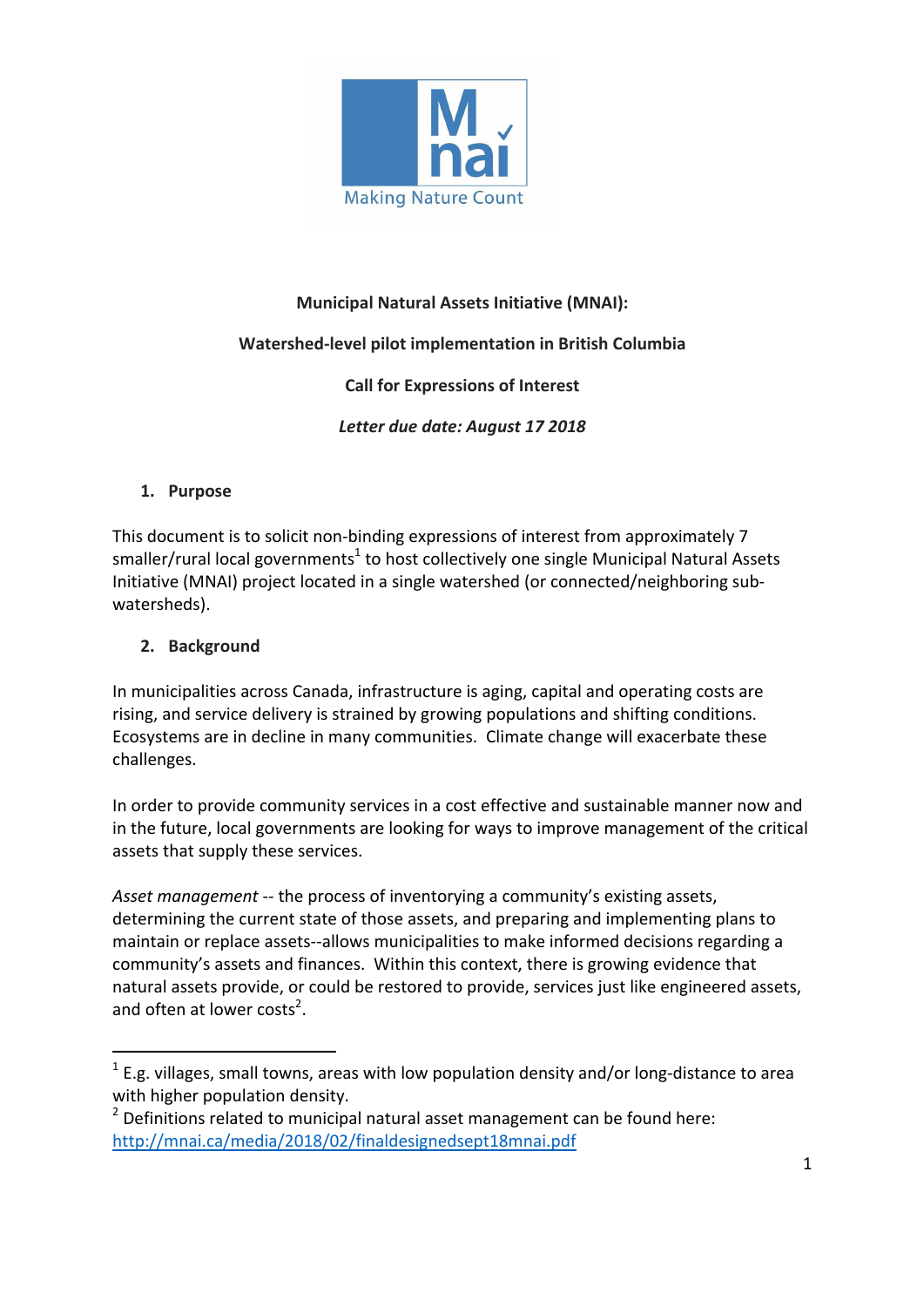

However, most local governments lack policies and methods to measure the services provided by natural assets or the risks to services if the natural assets become degraded. In most communities, natural assets have not been considered on equal footing with engineered assets or included in asset management plans, limiting the possibility that their maintenance and rehabilitation is accounted for in municipal operating budgets and longterm financial plans.

The Municipal Natural Assets Initiative (MNAI) offers a methodology and support for local governments to integrate natural assets into core asset management and financial processes using the same systems as for engineered assets. The methodology and support on based on traditional asset management systems (see Figure 1). The result is that natural assets are understood, managed and valued by local government in terms of the services that they provide (e.g. localized or downstream flood management). This, in turn, helps local governments manage risk by better understanding and accounting for services from natural assets and deliver services reliably and cost-effectively.



 

**Figure 1. Municipal natural** asset management is based **on standard asset processes**  with which Canadian local **governments are increasingly familiar and** required to adopt.

**Source: Asset Management BC**

The Town of Gibsons, B.C. was the pioneer of municipal natural asset management. Since 2016, MNAI has: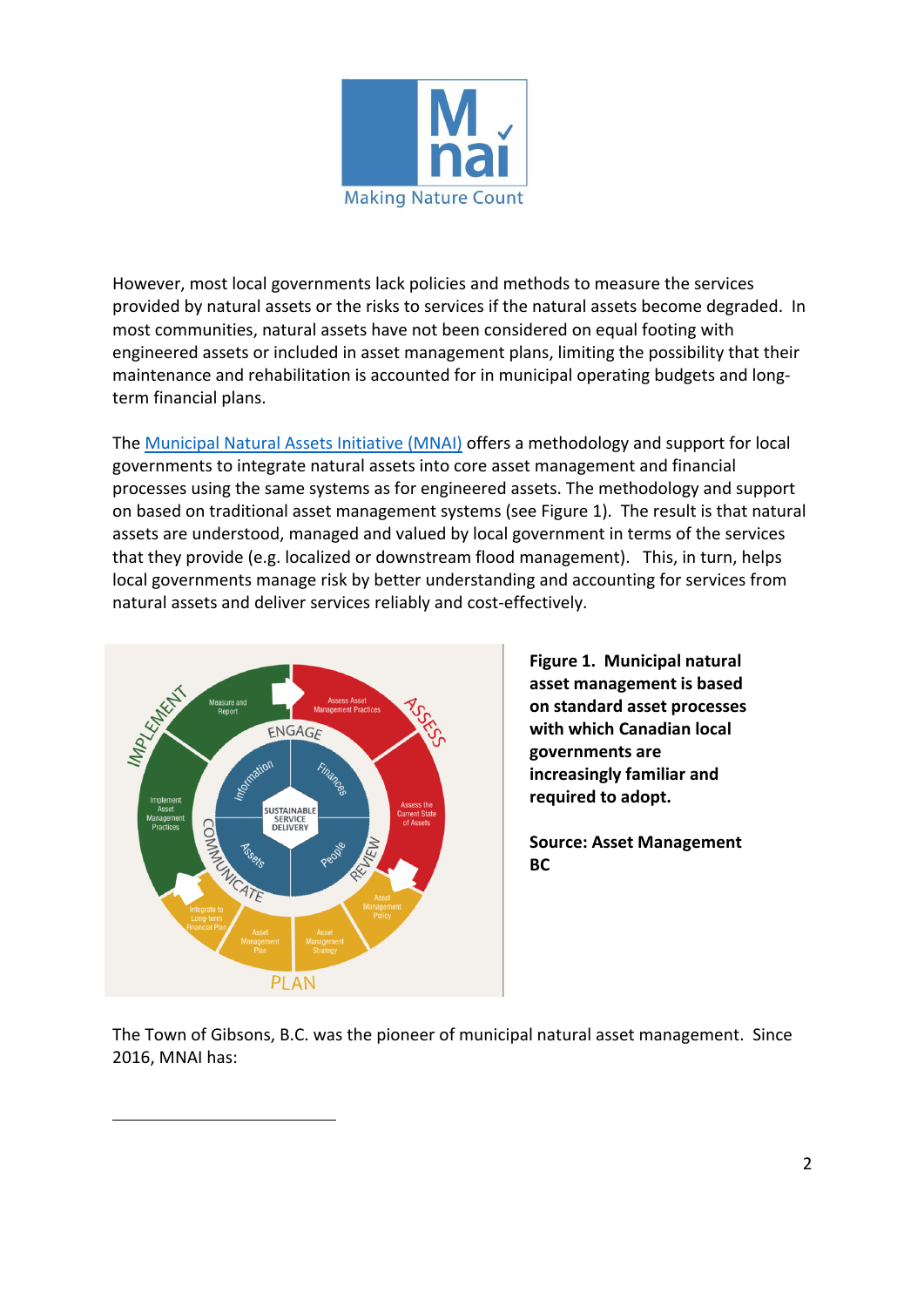

- Completed a first national cohort of projects in the City of Nanaimo, City of Grand Forks, District of West Vancouver, Region of Peel and Town of Oakville to refine, replicate and scale-up the original Gibsons' approach.
- Initiated a second national cohort in the City of Courtenay, BC; City of Oshawa, ON; District of Sparwood, BC; Southeast Regional Service Commission, NB; and, Western Valley Regional Service Commission, NB.
- Secured funding to expand the methodology beyond stormwater management to coast zone issues.
- Secured funding to enable watershed-level implementation in BC and in Ontario's Greenbelt.

## **3.** Context for watershed scale implementation of project

MNAI is now offering a watershed-level program focussed on the needs and capacities of smaller / rural local governments, in a single geographic region. This will be delivered first in BC with funding from Natural Resources Canada and the Province of British Columbia. MNAI is now requesting expressions of interest in this regard.

Table 1 describes main differences between the national cohort and watershed-level approaches.

| Table 1: National Cohort Approach versus Watershed Approach |                                               |
|-------------------------------------------------------------|-----------------------------------------------|
| <b>National cohort approach</b>                             | Watershed approach (this project)             |
| Participants located across country                         | Participants located in close proximity, in a |
|                                                             | single watershed (or                          |
|                                                             | connected/neighboring subwatersheds)          |
| Participants of all sizes                                   | Participants are smaller/rural local          |
|                                                             | governments                                   |
| One or more natural assets per community                    | Prioritised natural assets within single      |
| in each of 5 communities across Canada                      | watershed                                     |
| Participants collaborate mainly via webinar                 | Collaboration in context of a single          |
| to share lessons                                            | watershed is inherent part of project and is  |
|                                                             | facilitated through 3 on-site workshops       |
| Single launch workshop followed by                          | Three on-site workshops with less help desk   |
| extensive help desk support & webinars                      | support and greater use of self-study with    |
|                                                             | MNAI-developed templates                      |
| Participants paid \$30,000 for municipalities               | Training workshops and help desk support      |
| of less than 50,000 people; \$35,000 for                    | entirely funded by NRCan and Province of      |
| municipalities of between 50,000-100,000                    | BC (additional fee information below)         |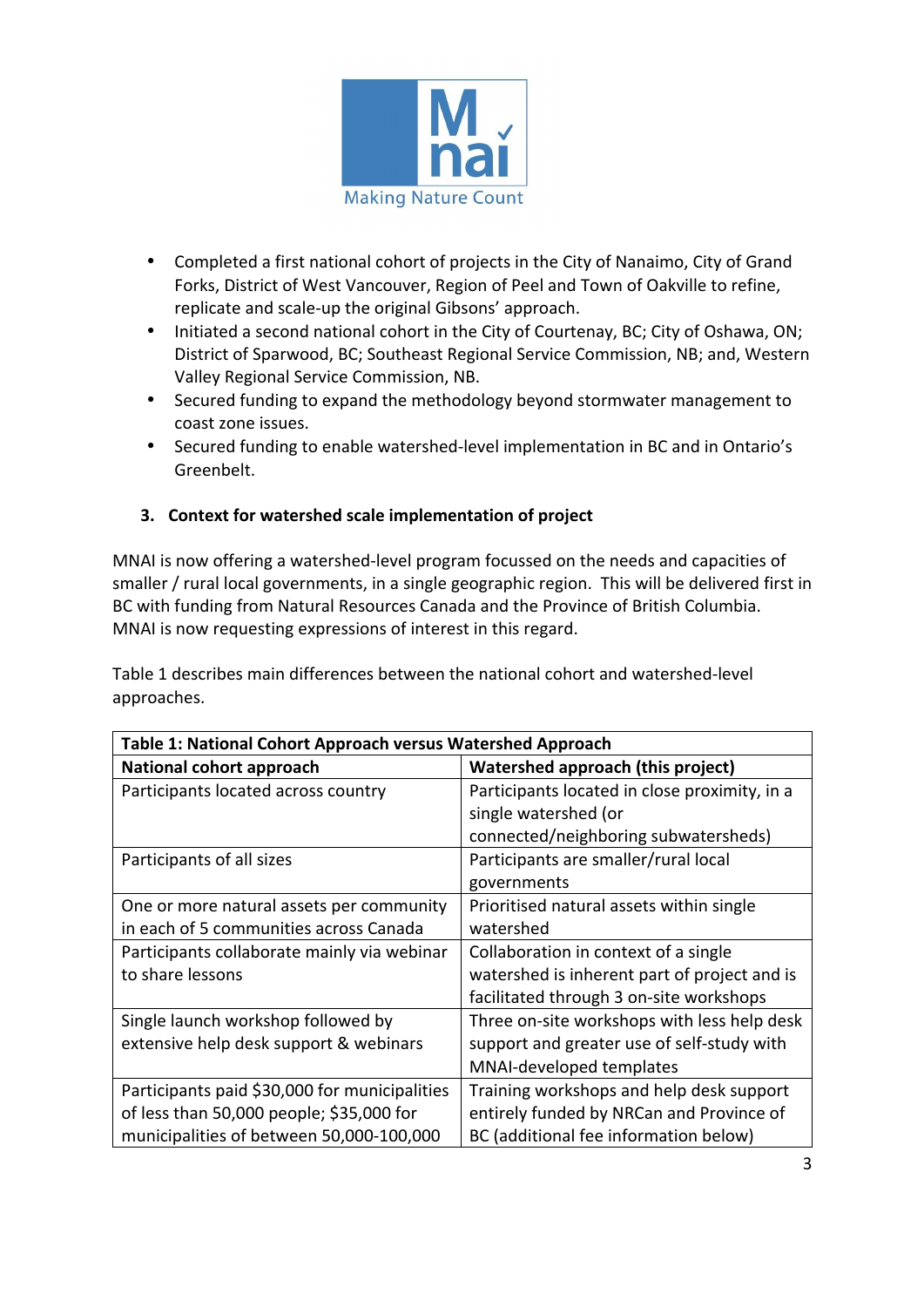

| people and \$40,000 for municipalities over<br>100,000 people.                                               |                                                                                                                                                                             |
|--------------------------------------------------------------------------------------------------------------|-----------------------------------------------------------------------------------------------------------------------------------------------------------------------------|
| Participants are expected to have already<br>made substantial progress in asset<br>management.               | Basic asset management is integrated as<br>part of the curriculum, using as a<br>foundation Asset Management BC and FCM<br>approaches.                                      |
| Local government participants do all their<br>own modelling / scenario development<br>with support from MNAI | MNAI does all the modelling for prioritised<br>natural assets in the watershed. These<br>activities are additional to the project<br>supported by NRCAN and Province of BC. |

#### **4.** Project objective and components

The project objective is to ensure that, at the end of the project period, participating local governments have started to change decision-making so that natural assets are properly accounted for and managed.

With the help of MNAI, participants will:

- $\bullet$  Identify: (a) the natural assets of interest (e.g. a wetland); (b) the ecosystem functions of the identified asset(s) (e.g. a wetland may store water) and (c) the municipal services derived from the ecosystem function (e.g. a wetland's water storage function may reduce local or downstream flooding, or have potential to do so);
- Determine different scenarios to model for example, finding out what will happen to natural asset in climate change scenarios, with land use intensification, or different environmental management practices;
- Determine beneficiaries of the services provided by the natural asset;
- Determine the economic value of the municipal functions provided by the natural asset; specifically, what it would cost the local government to provide the same service by an engineered means; and,
- Develop a costed operations and maintenance plan to maintain the identified natural asset(s).

The focus of this project is on stormwater management related services; this will expand for future project rounds.

To achieve this efficiently at a watershed scale with smaller/rural local governments the project will: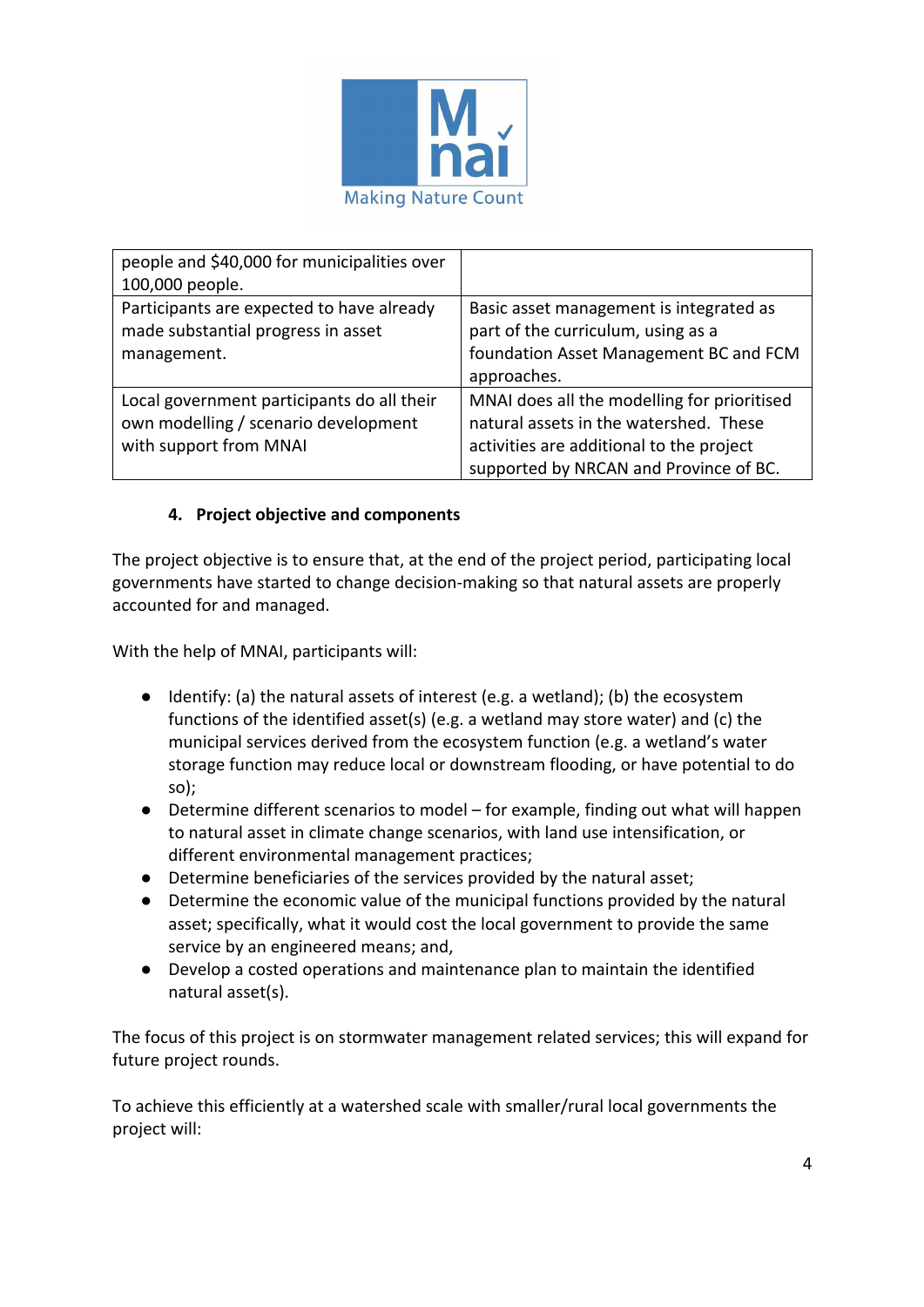

- Emphasize self-guided work through the use of templates that MNAI will develop for local governments over the course of project;
- Ensure that MNAI itself conducts the modelling and scenario development for participants.

The project will be delivered within a standard asset management framework (see Figure 1).

#### **5.** What does MNAI provide to the local government?

MNAI will support participants by providing:

- a) Project scoping support to ensure a common understanding amongst the local governments of the initiative and its objectives;
- b) Municipal natural asset management guidance package developed by MNAI, and which draws on material from the Federation of Canadian Municipalities, the Canadian Network of Asset Managers Asset Management BC and others;
- c) Detailed templates for each of the 3 phases of the asset management cycle (assess, plan, implement – see Figure 1);
- d) A research paper on infrastructure/natural asset funding programs, and plainlanguage summaries of four other research papers already prepared for MNAI; and,
- e) Three in-depth, on-site workshops, one for each asset management cycle phase, as follows:
- *Workshop 1*: introduce the asset management framework, ecosystem services and municipal natural asset management; describe how to conduct a natural asset inventory; and determine the condition and beneficiaries of natural assets as well as associated risks;
- *Workshop* 2: provide guidance on how to estimate the value of the services provided by identified natural assets, including introducing methodologies and data requirements;
- *Workshop* 3: provide guidance on: the development of operations and maintenance plans; the development of financial plans to maintain and replace the asset; and other strategies (e.g. Development Cost Charge Bylaws and Subdivision Bylaws; and private land issues) that may be considered to advance the better management, rehabilitation and restoration of identified natural assets;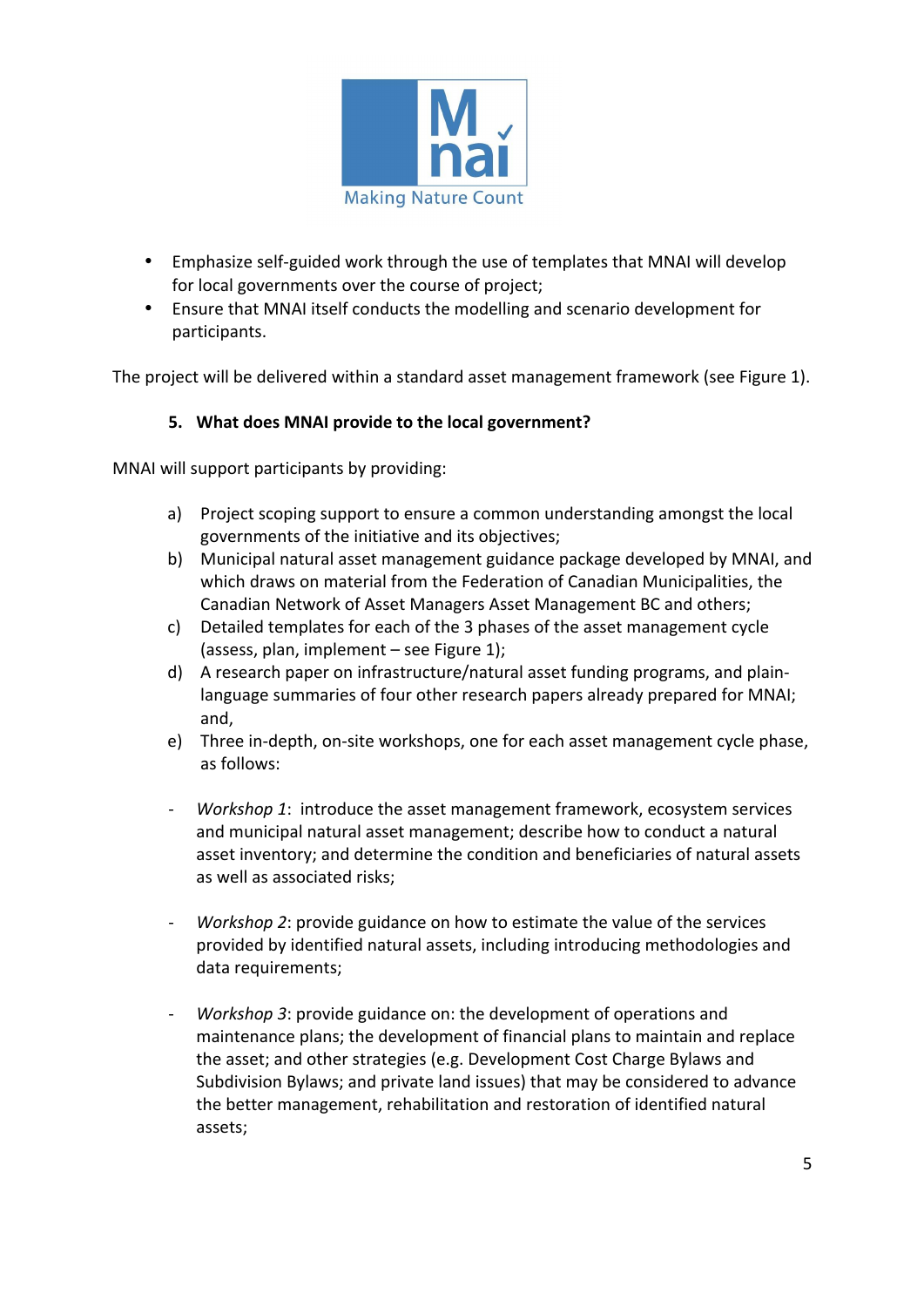

- f) "Help desk" technical support to municipalities over 12 months at approximately 35 hours per month across the participating municipalities. This typically involves: support for scoping data needs; support in finding data sources to enable modelling; trouble-shooting; training on modelling (e.g. EPA SWMM model); support for developing an Operations and Maintenance plan (or equivalent where private land is involved);
- $g$ ) Support to identify the natural assets of highest priority;
- h) Economic analysis to determine the value of the natural assets' services in a single watershed;
- i) Modelling for prioritised natural assets in the watershed (approximately 425 hours of modelling time will be provided assuming 7 participants)<sup>3</sup>;
- j) Project evaluation at the end of the pilot (monitoring will be conducted throughout); and,
- k) A final 15-20-page public report that summarizes the project and its findings.

### **6.** What does the local government provide as part of the project?

 

The project is co-developed with extensive, ongoing support from MNAI throughout. It is not, however, a consulting arrangement in which the local government hands responsibility to the MNAI team to conduct all of the work. Municipalities are expected to:

- a) Demonstrate explicit written support (letter or resolution) from participating Council and/or the Chief Administrative Officer for the project, including for allocating additional staff capacity;
- b) Demonstrate clear commitment to a structured asset management approach across the organization;
- c) Commit to supporting the identification of data sources, providing data, and working individually and to do the work required to fill in the templates;
- d) Commit to exploring changes to decision-making as a result of the project, including, for example, costed Operations and Maintenance Plans;
- e) Commit the engagement of a multi-disciplinary staff team representing relevant departments such as Finance, Public Works, Planning, Engineering, and Parks. If the community already has an asset management committee then it would be important to ensure the involvement of someone from this group;

 $3$  This work is additional but complementary to the activities funded by NRCAN/Province of BC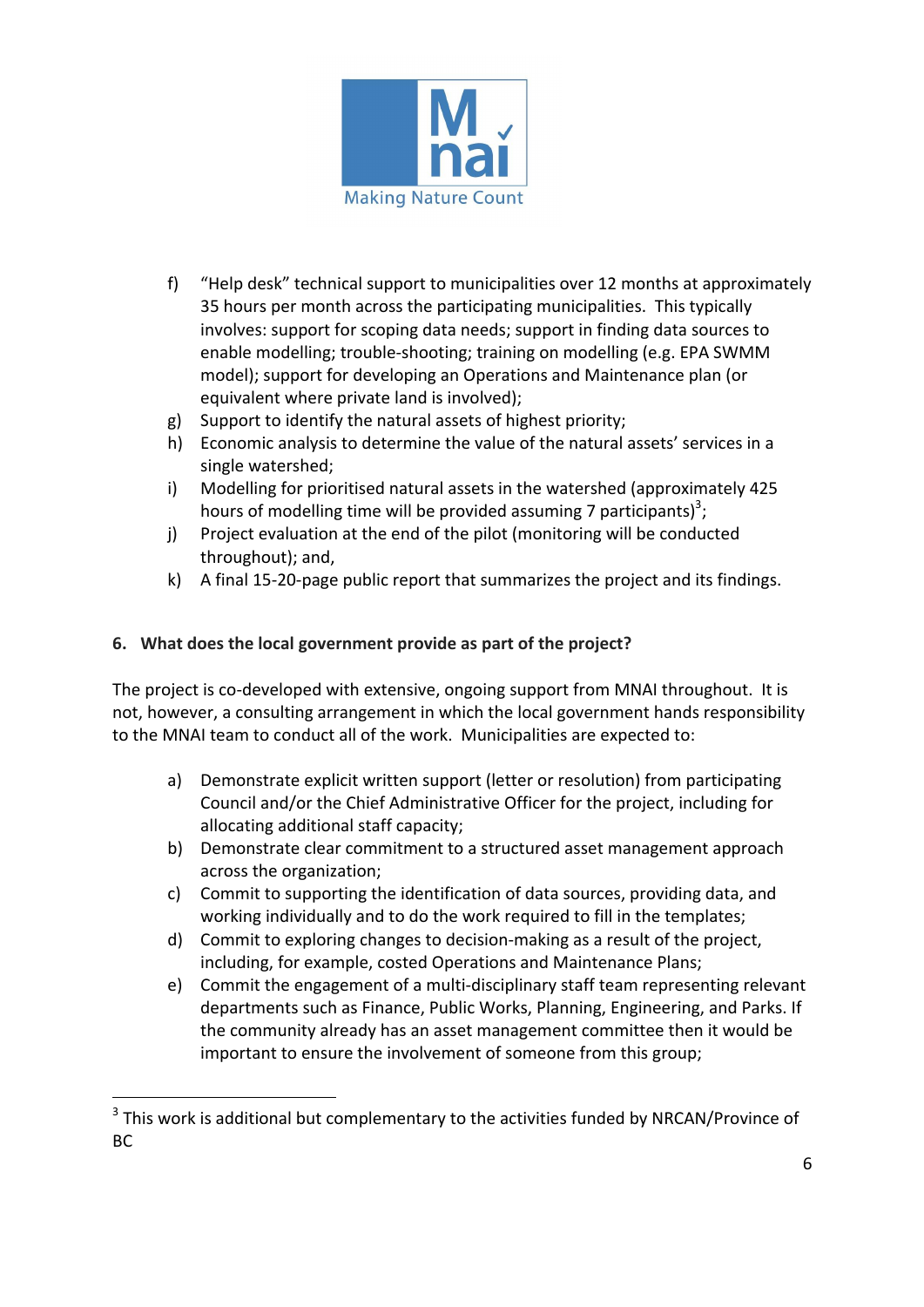

- f) Designate a project lead that will also be the primary focal point for MNAI;
- g) Commit \$15,000 per participating local government (for a total of \$105,000 if there are 7 participating local governments). This will cover modelling and other expenses additional to the activities covered by the proposal to NRCAN and Province of BC:
- h) Participate in project evaluation interviews at the close of the project; and,
- $i)$  Commit to follow up exercises at 1, 2, and 3 years after the close of the project so that MNAI can assess the long-term impacts.

## **7. Additional considerations**

- MNAI projects require incremental staff resources and thus needs to be built into workplanning; the project cannot be effectively managed "from the corner of a desk";
- Although it is not imperative, MNAI pilots are most successful when they link to other municipal priorities such as storm water management planning;
- Local governments contribute a fraction of project costs; MNAI also receives funding from a variety of sources, in particular NRCAN and the Province of BC. This means the municipal contributions are extensively leveraged;
- $\bullet$  In addition to the financial contribution noted in 6(g), municipalities should be able to provide a suitable room(s) for each launch workshop. Suitable workshop locations will be determined with participants. MNAI can contribute \$250.00 / workshop to cover refreshments.
- Local governments are expected to share publicly their experiences with MNAI. It is also recognized that local governments want a 'no surprises' approach to communications. Communication regarding project activities will be undertaken according to a communications protocol developed by MNAI.

### 8. Who is involved in the Municipal Natural Assets Initiative?

MNAI is convened by:

- **The Town of Gibsons**, which is a leader in the integration of natural assets into asset management strategies. It brings extensive applied experience to the project that can be shared with other municipalities;
- **Smart Prosperity Institute**, a national research network and policy think tank based at the University of Ottawa, advancing practical policies and market solutions for a stronger, cleaner economy. SP brings to the project individuals with extensive research and applied experience in municipal policies and expertise in environmental pricing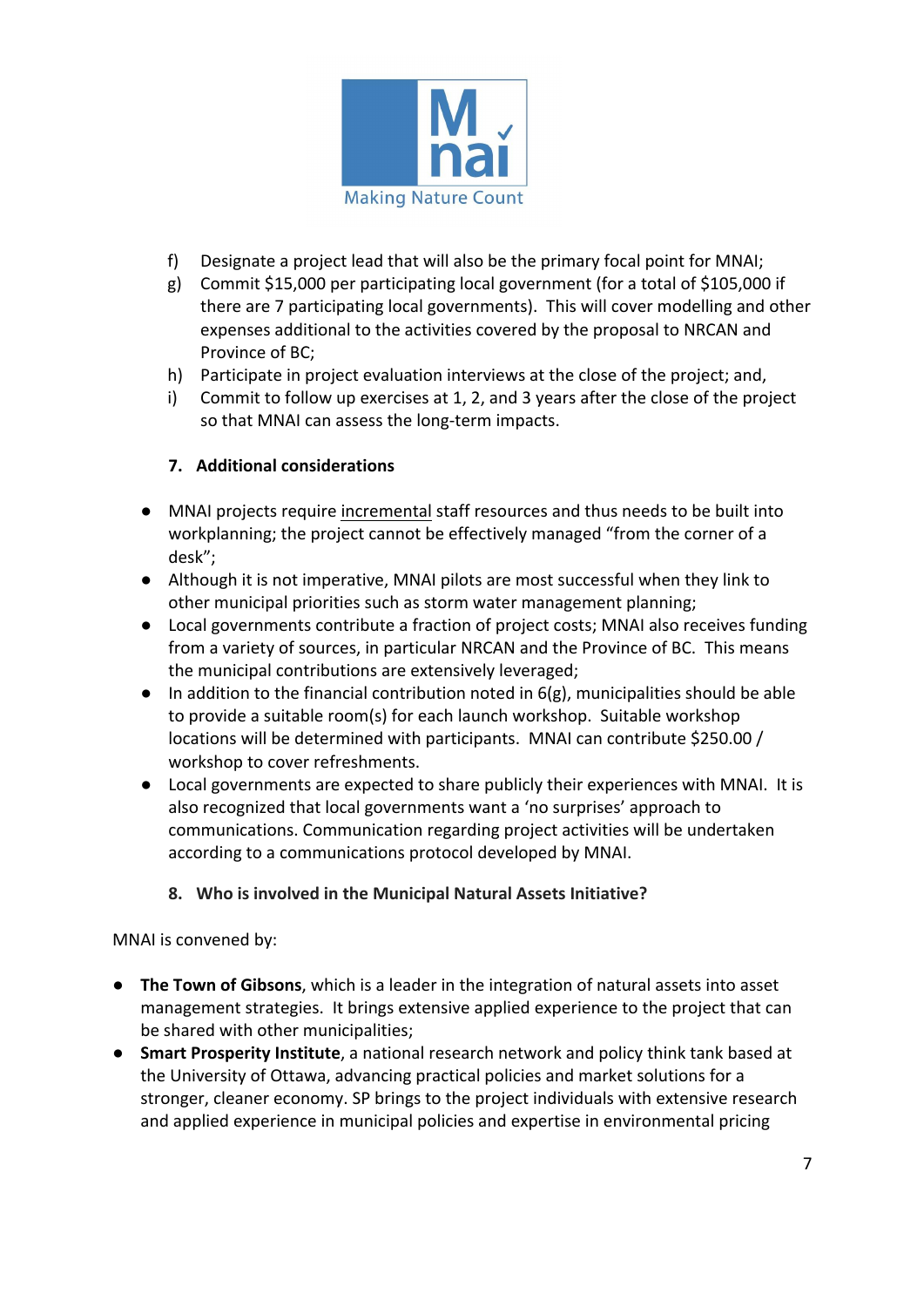

options at the municipal level;

- **The David Suzuki Foundation**, which works to conserve the environment and find solutions that create a sustainable Canada through science-based research, education and policy work. DSF brings to the project specific experience with the tools and methods required to measure natural assets and integrate the data into asset management strategies; and,
- **Brooke and Associates**, a BCorp-certified consulting practice that works with domestic and international clients with a focus on organizational and community sustainability and resilience.

Since inception, MNAI had received funding from:

- The Real Estate Foundation of BC
- Federation of Canadian Municipalities
- Friends of the Greenbelt Foundation (Ontario)
- The Salamander Foundation
- The Province of British Columbia Ministry of Municipalities and Housing
- Vancity Credit Union
- Tides Foundation
- The Sitka Foundation
- The Bullitt Foundation
- Natural Resources Canada

Local governments will interact primarily with the Director of MNAI, the Technical Director, and Technical Team. The technical team comprises a hydrologist, GIS specialist, modeler, water resources engineer, and economist.

Asset Management BC will be a technical partner during this project. Simon Fraser University's Adaptation to Climate Change Team (ACT) will also provide advisory support.

#### **9.** What should go in my expression of interest?

Up to 7 local governments in a single watershed (or ecologically similar region) should develop a single letter, signed by each participants CAO or equivalent, that outlines:

- a) The rationale for hosting an MNAI watershed project;
- b) The watershed, specific natural assets, services and scenarios that are of greatest interest;
- c) The ability to contribute sufficient capacity to the project, as outlined in